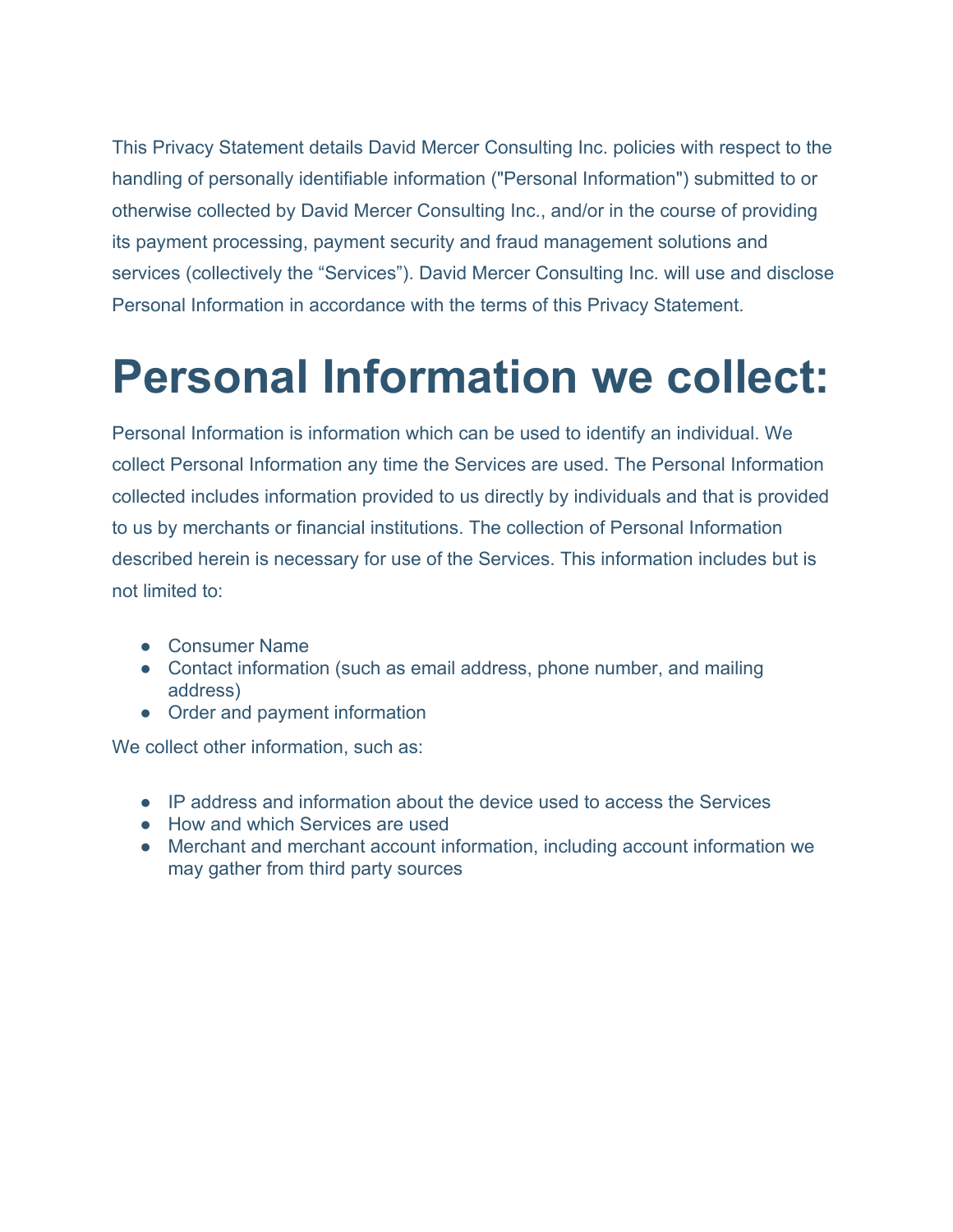#### **Use of Cookies**

David Mercer Consulting Inc. and its third party service providers use certain tools to collect information about users browsing our website. These tools use cookies which are small text files that are stored on a user's computer hard drive. The cookies are used, among other things, to improve website performance, to provide customized viewing options, to compile statistical reports on website activity, for fraud reduction or for security purposes. We also use cookies to recognize customers or a previous visitor of our website, or to pre-populate website forms.

To find out more about cookies, including browser-specific instructions on how to restrict or block cookies, go to [http://www.allaboutcookies.org.](http://www.allaboutcookies.org/) Remember, though, without cookies, users may not be able to take full advantage of all of our website features.

We may also use locally stored objects (sometimes referred to as "Flash cookies") for security and fraud detection purposes. Flash cookies are not managed through web browser settings. Please visit Adobe's Flash Player Help website for help with managing Flash cookies.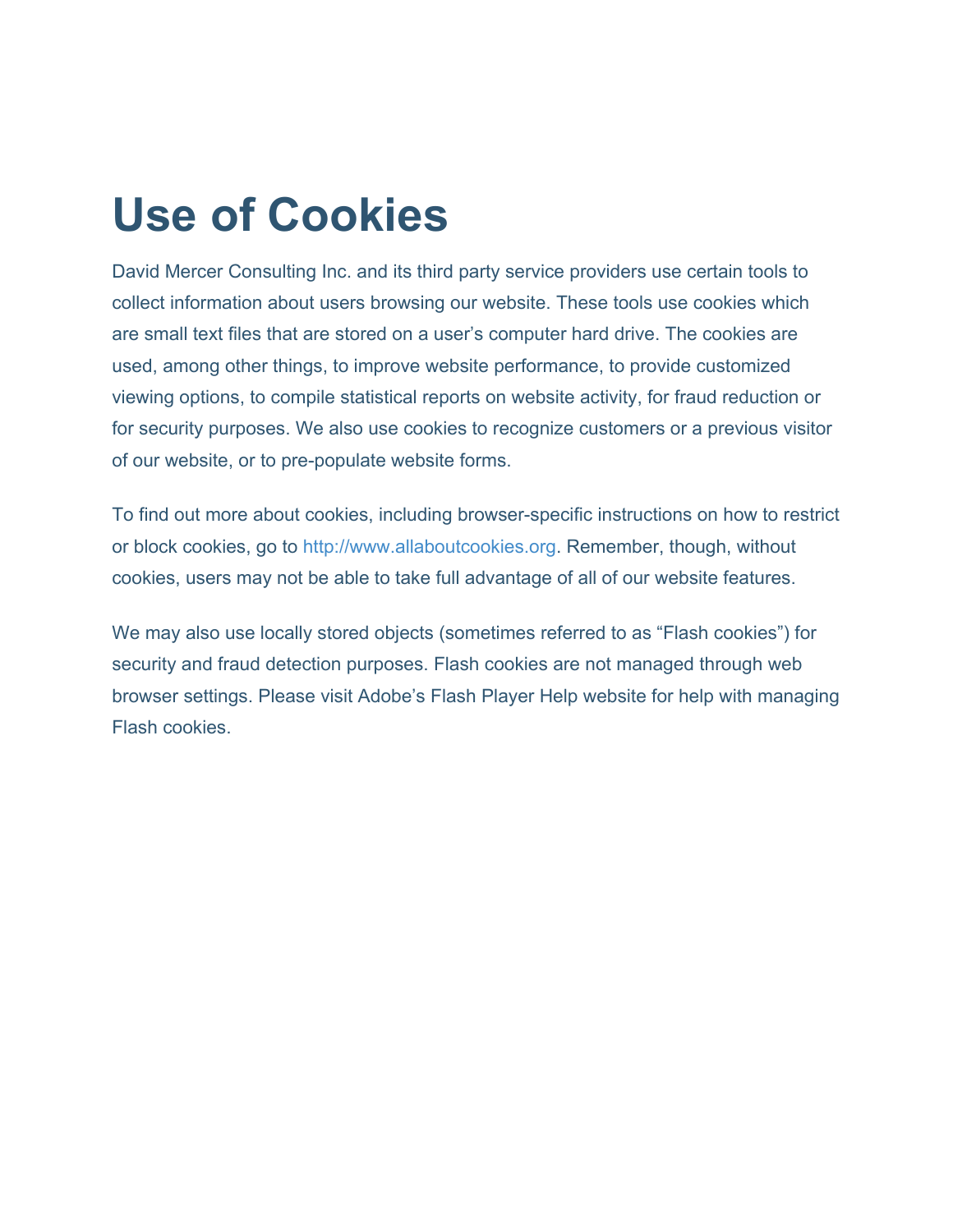## **How we use Personal Information**

Usage and disclosure of Personal Information varies based on a party's relationship with David Mercer Consulting Inc.. David Mercer Consulting Inc. primarily uses this information to provide the Services and related features and to

- Facilitate the processing of payment transactions
- Respond to requests and inquiries
- Provide support services
- Send administrative information, such as changes to our terms, conditions, and policies
- Administer promotions or contests
- Analyze and monitor Services usage and to make improvements
- Help secure the Services, prevent fraud and enforce our policies
- Help personalize our Services
- Communicate about other David Mercer Consulting Inc. services or those of our affiliates or other third parties
- Compile information for use on an aggregated and de-identified basis
- Conduct data analysis and research, audits, develop new products, identifying usage trends, determining the effectiveness of our promotional campaigns and operating and expanding our business activities
- Perform other activities with consent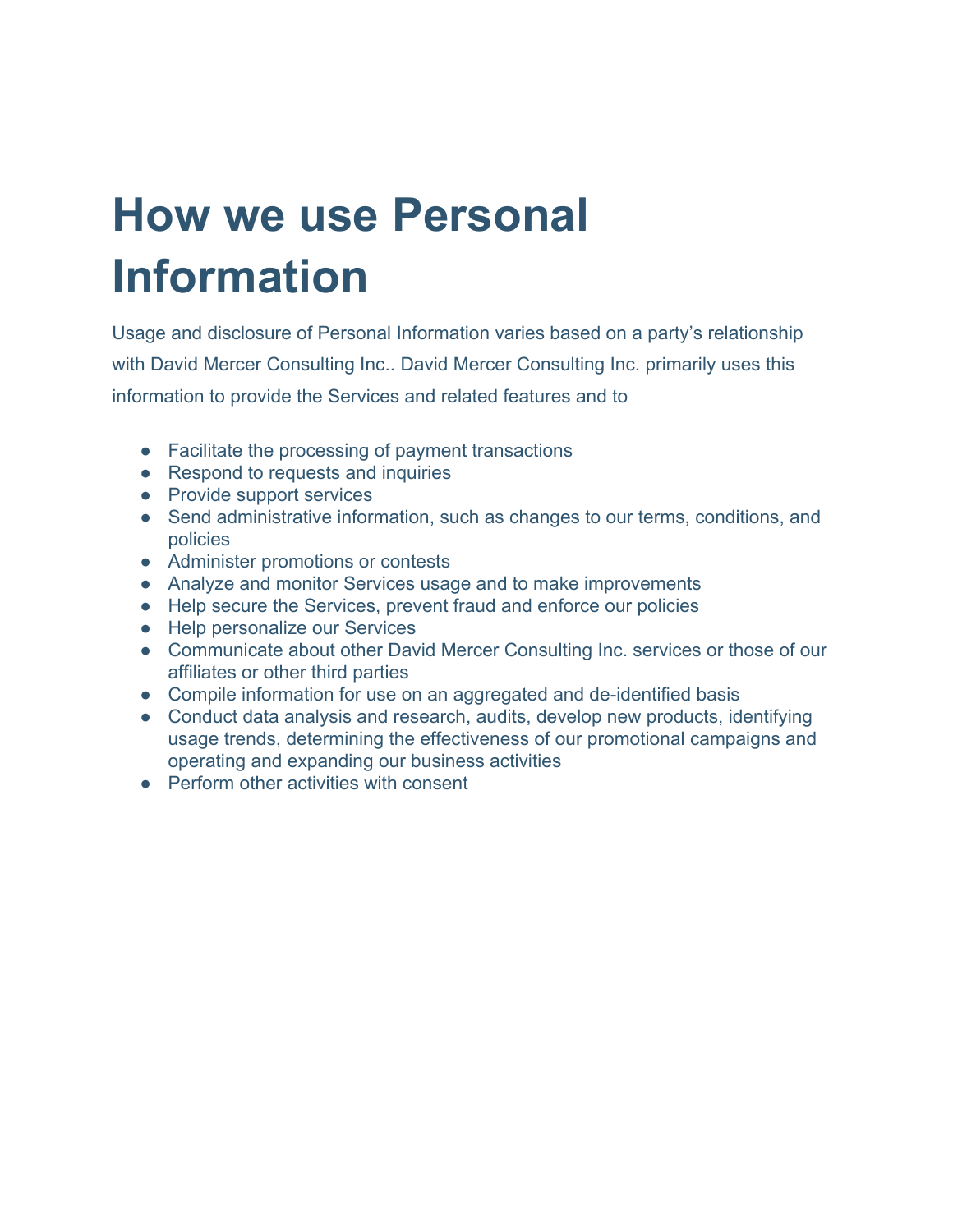## **How we share Personal Information**

We will only share Personal Information as described in this policy. Specifically, we may share Personal Information:

- As necessary to perform the Services and to complete payment transactions
- With companies and vendors that help us to operate our business by providing services such as website hosting, fraud screening, data analysis, information technology and related infrastructure provision, customer service, email delivery, auditing and other similar services
- With third parties that have contracted with David Mercer Consulting Inc. to perform certain functions on our behalf
- To comply with law or other legal obligations such as responding to subpoenas, or other requests from public and government agencies, including laws and other legal obligations outside a party's country of residence
- To protect our rights, operations or property, or that of our users
- To investigate, prevent, or take action regarding potential or suspected illegal activities, fraud, threats to the personal safety of any person, or violations of the Service's terms and conditions
- With consent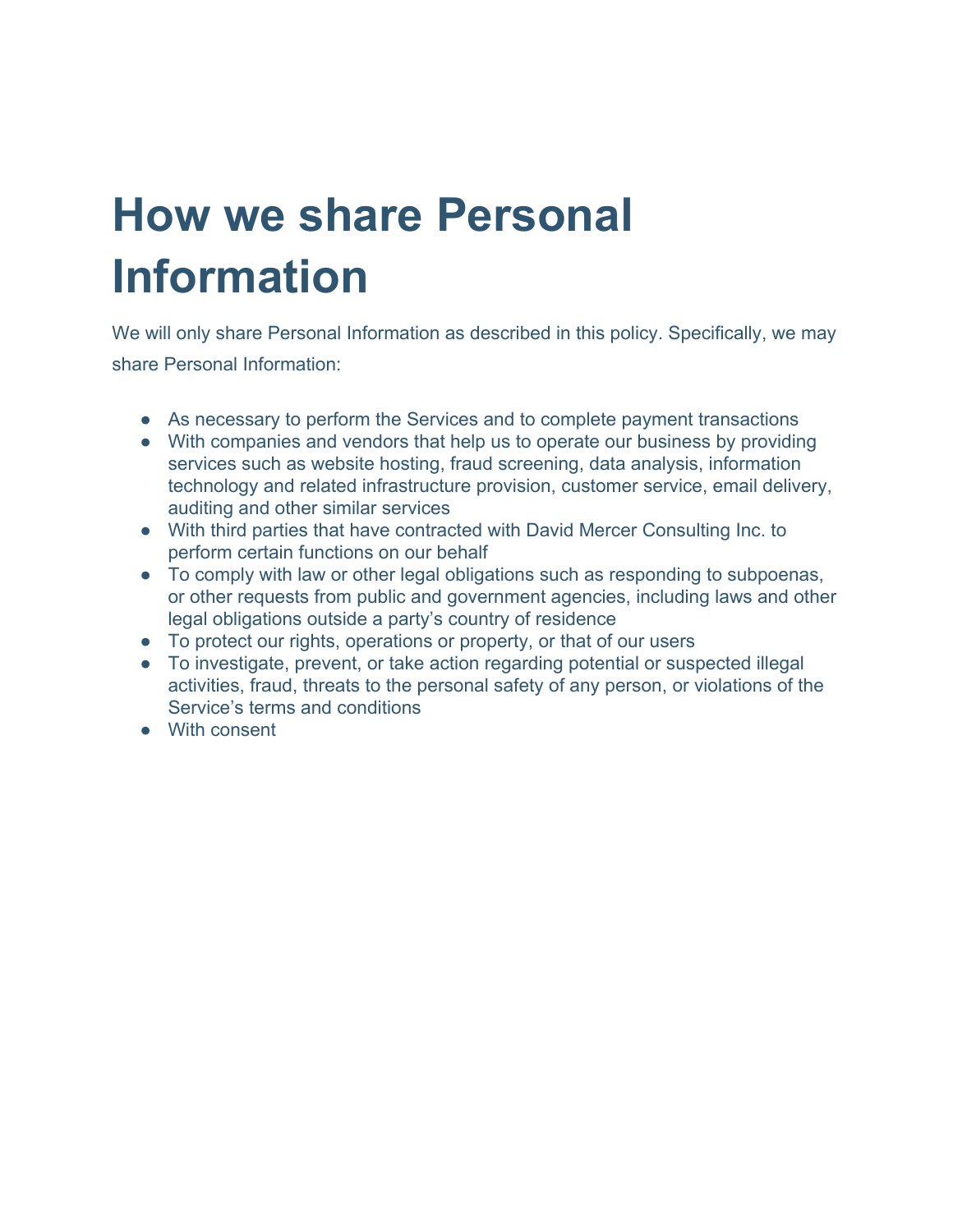## **Choices**

Users can choose not to provide us Personal Information when you use our website(s) . However if the information request is not identified as optional and a user chooses to not provide required Personal information, then the user may not be able to use the features of the website.

Users can configure its browser to reject cookies, or to notify it when a cookie is set. However, if you reject cookies, the Services may not operate properly.

#### **Accessing or editing Personal Information**

David Mercer Consulting may be contacted at the email address at the bottom of this policy to request access to or that we update, or correct the Personal Information collected by our Services. Please note, that consistent with local law, David Mercer Consulting Inc. may retain Personal Information for auditing purposes, to troubleshoot problems, assist with investigations, enforce our policies or comply with legal requirements. Please note that we are not responsible for permitting the review, or the updating or deleting Personal Information provided to a third party.